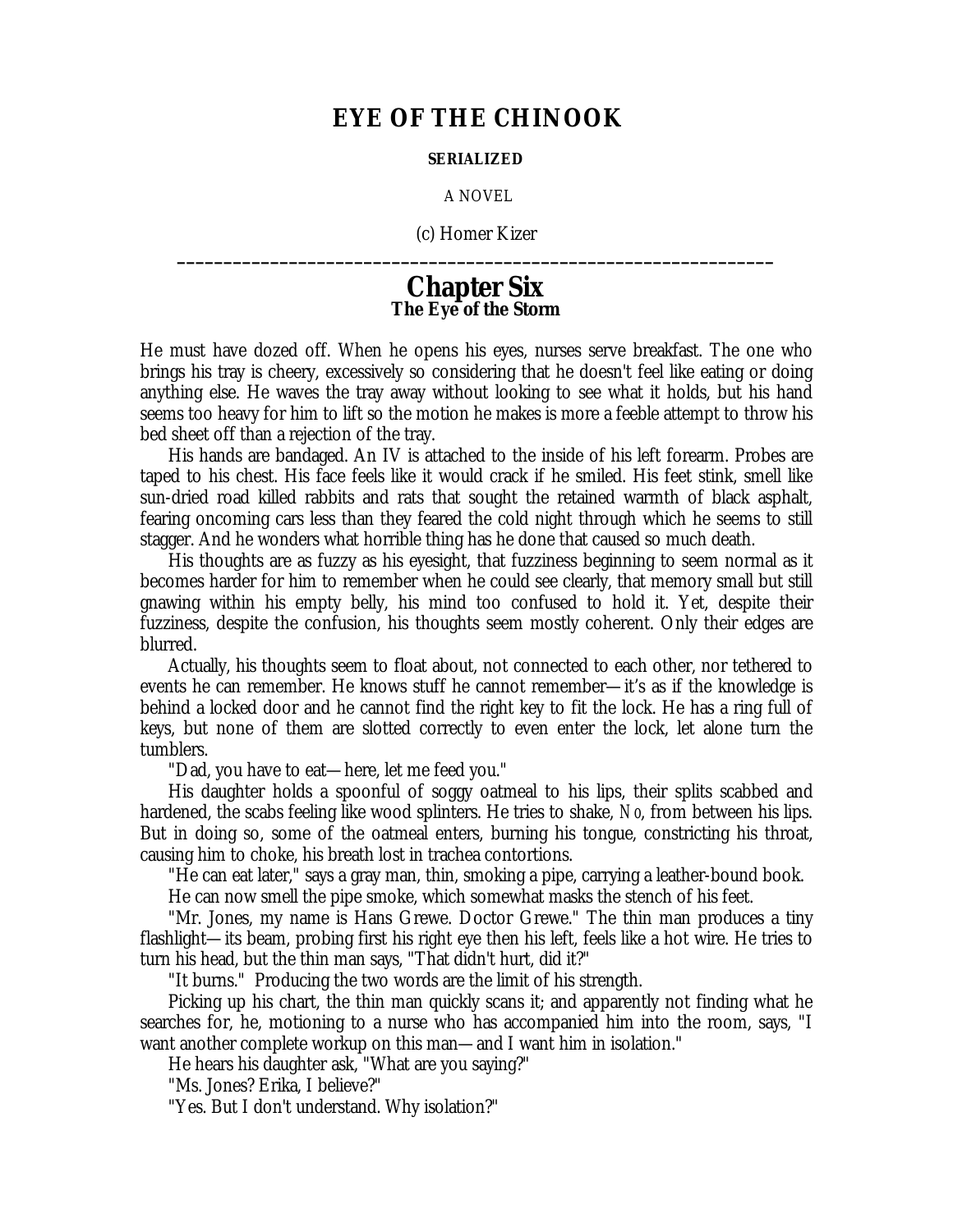"Dr. Meier told me that you have been with your father since his rescue."

"Yes, I have been. Look, I have the right to know what's going on."

"You do. Dr. Meier has asked that I direct the team caring for your father, and presently, his needs aren't being met in this room." The thin man motions for the nurse to draw closed the curtain surrounding his bed. "I sorry, but I must ask that you leave for the time being. Your father needs complete rest."

"I don't understand."

"Dr. Meier will explain. Right now, I have work to do, so please leave."

Everything in her wants to scream, *NO!* However, she can't blow her cover. This is a situation (an unexpected complication) about which she'll have to contact Potomac. So gathering her things, she hesitantly takes one step towards the door before she turns: "Where will you be taking him?"

"To the third floor for the time being. He can rest there without the distraction of foot traffic in and out of his room."

"I think he needs to be with people, not off by himself. I need to be with him. He's my father, for gosh sakes."

"Get some rest. We'll talk after you do."

He hears what has been said, but he can't assign meaning to more than a few of the words. They are sound, like the banging of trays, that carries very limited information. Yet, he knows something was right with his eyes. The doctor saw something that wasn't supposed to be there. But what could be in his eyes?

"Nurse, see to it that he's not disturb— and administer no medication to him for the next two hours."

Hans Grewe's expertise is the mind. His interest is primitive languages and their construction. As he lectures in his classes, a mind communicates with itself in a language that is, for the most part, unknown. It then translates from its own language to a person's first language, thereby raising the scientific question of, *why language?* Why doesn't the mind create thought and by extension speech in the language it communicates with itself? The concept of *language* is contrary to evolution as *language* asks the mind to make an unnecessary and inefficient translation from perfect communication to the person's verbal language. Within the past year, his research into deciphering the grammar, vocabulary and syntax of that perfect communication which occurs within a mind has shifted from transcribing the grammars of primitive languages to studying the effects trauma has on a person's ability to retain and relearn language when memory fails. This case might be his best chance so far at unlocking what occurs within the chemical interchanges that produce translation and thought since Dr. Meier (his father a practicing Jew) believes he heard the fisherman ask in Hebrew where he was. The words were uttered before English was spoken around the fisherman. Since then, Jones, in what little he has spoken, has used English.

Since Les Jones' history is known, and since even his daughter confirms that Jones knows no foreign languages, Dr. Meier invited him onto the case. The idea is to isolate Jones from English speakers, then see if he can communicate in Hebrew or in any other primitive language. If he can, then perhaps another piece of the language puzzle will be confirmed, that piece being that language arrives fully developed, that there is some form of a linguistic template within the mind itself.

Unfortunately, Jones is apparently experiencing additional trauma from a drug interaction. Two hours should be long enough for the fisherman's body to metabolize all but the steroids. He'll just have to wait to see how much of Jones' mental facilities return. Memory loss can be expected, but not the continued rupturing of capillaries in the eyes, an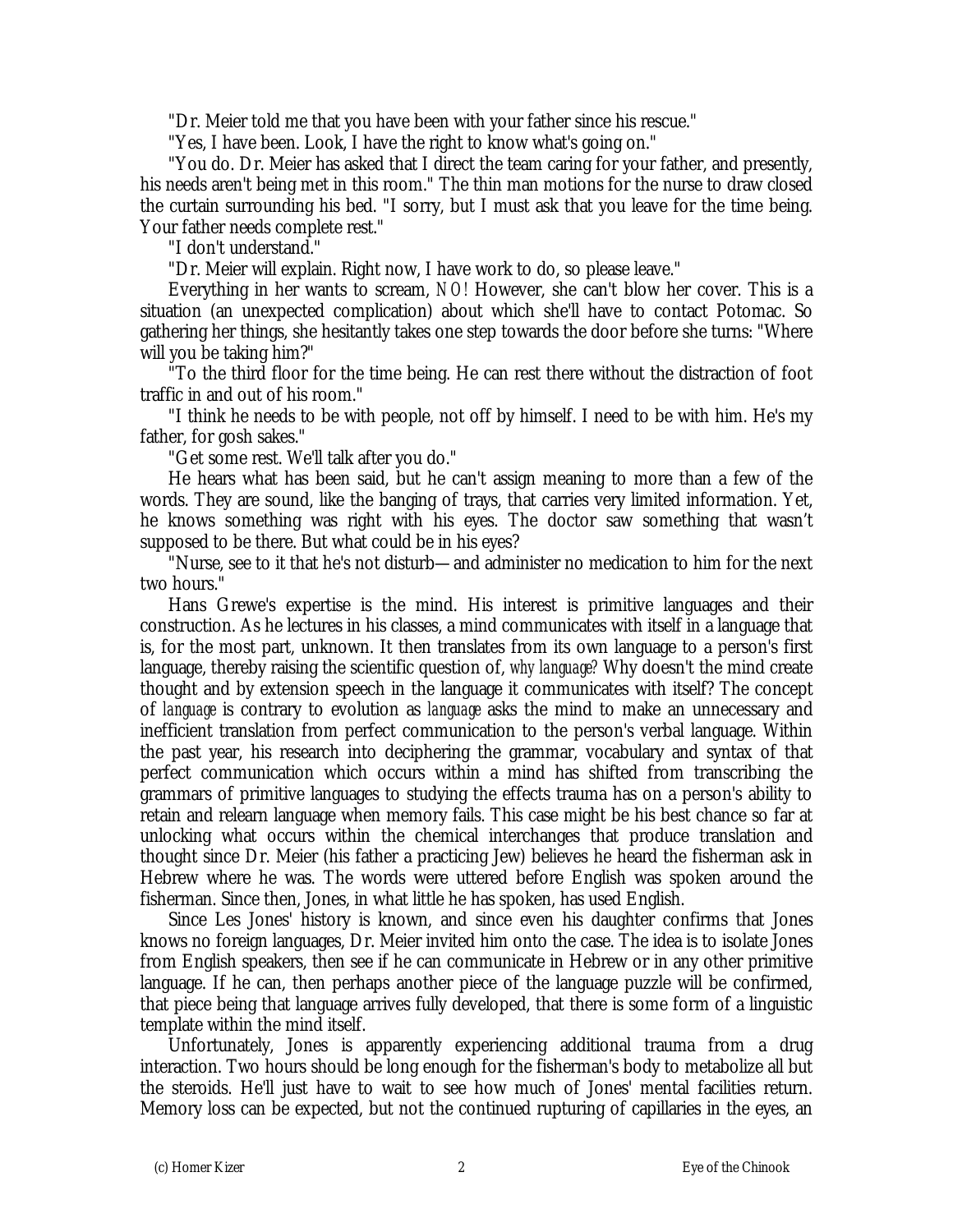indicator of what is occurring in the fisherman's mind. Without immediate intervention, the fisherman will suffer a stroke.

\* Darkness. That's all he sees eyes open or shut. He could see light, and even people, but now he sees nothing.

Doesn't know who he is. Can't move. Can't see. Can barely think. Now alone. Can't even hear another person. He has to, if he can, get out of here. Find—

He can't focus his thoughts for long enough to—

What's happening? has happened? Why can't he remember—

He closes his eyes and feels tears puddle over his blindness. But that's as far as his thoughts get before he loses focus and can't remember what he was thinking.

Seconds, that's as long as he can maintain a thought—

Seconds are what?

His mind is blank.

Why is he crying? His feet hurt, but not enough to make him cry. So why the tears?

He's hot. Feels like a fire burns behind his eyes.

Something's happening. Can feel it.

Light! Dark and light, shadows. Above his feet, a little streak like a "t" where the curtains gap apart.

Gone. Nothing but darkness.

Light is out there— he saw it. He shuts his eyes and tries to remember what he saw. He can. He remembers a streak, sees it in his mind. Opens his eyes and there it is. Now he doesn't know if he's seeing it or remembering it, but it's there and it doesn't matter if he's only remembering it. Either way, he—

What was it that he was thinking? He can't—

He feels like he's floating, like—

What's happening?

He hears, what? he doesn't recognize the sound, small, almost imperceptible. Then the whispered, "Hello, Uncle Les. You were hard to find."

Who is this? A woman's whispering?

"I'm supposed to get yuh outta here, but I dunno if I can, not with where they got yuh."

He opens his eyes and strains to see… but only sees darkness, some parts darker than others. "I can't see— "

"They got yuh in total darkness, why?… I'll bet yuh got snowblinded, and they wanta rest your eyes. Tell yuh what, you keep your eyes shut and I'll see what I can do. Be back in a minute."

Zoe Gunnarson knows why her father is eager to get Uncle Les out of the hospital even though she hadn't attended the secret meeting held a couple of weeks ago. She knows the drugs, the techniques, the therapies that can be applied to extract information from someone, and she wouldn't condemn anyone to taking capsules of monkey pus or swine's blood or whatever other *nasty* the drug companies have devised. So when her father asked her to sneak in here and do what she could, she willingly accepted. However, what she can do doesn't seem like much, not with the tacit security of this third floor. If Uncle Les were on the first floor, getting him out would be difficult but not impossible. On this third floor, though, a person needs authorization even to be here. She got up her when no one was looking, but she can't count on that happening again, not with nurses and doctors and staff coming and going on the elevators, and not with having to use an elevator to get him downstairs.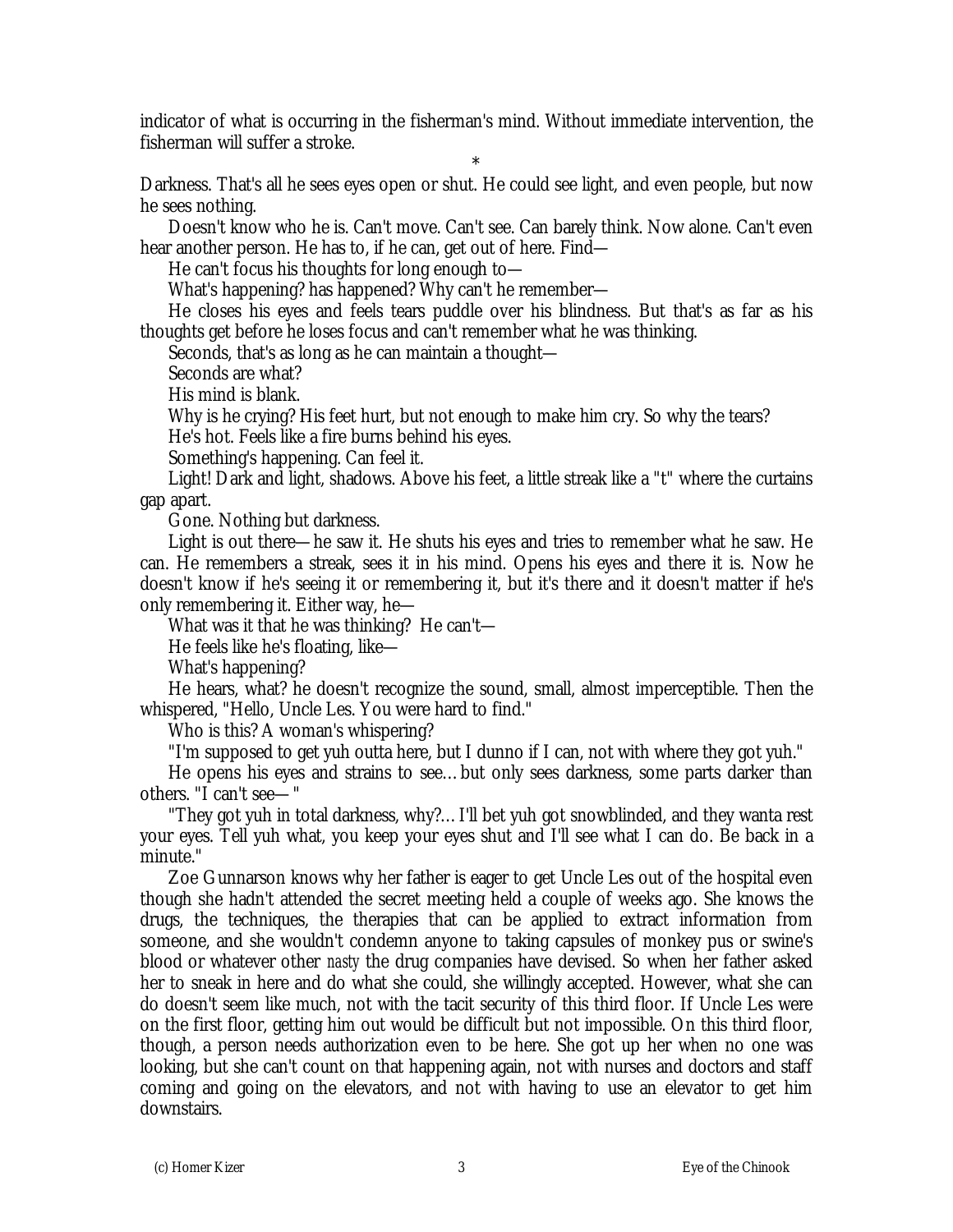When she opens the door to the corridor, she sees that nurses have brought a small cart of food trays onto the floor and are beginning to distribute the meals to the few patients warehoused on this side of the recovery rooms. She must hurry if she's to avoid detection.

His mind plays tricks on him— he thought someone spoke to him, but where is she now? He didn't hear her go, but he doesn't sense her presence, which he did a moment ago. Her words—

He can't remember.

But remembering is something he should be able to do; he senses that. He senses that he has lost something, but—

What was he thinking about?

She said something about the room being dark. Is that why he can't see? Snow—

The thought dissolved as if—

*My mind's functioning a little better, but—*

*How come every time I try to change directions—*

He tells himself to pull back a little, don't strain so to think. Relax. Let thoughts come as they want to. Stay relaxed. Don't strain, don't work at thinking. Just let it happen. Think about peace, calm water, the ocean. There, that's it. Easy does it. Don't fight. Stay calm, relax, no effort, no exertion, just float like drifting a river, peaceful, sun shining, the glare off the water blinding—

"Dr. Grewe said you'd probably be hungry." On a swinging table, a nurse places a tray holding a cube of Jello no more than the thickness of his thumb on a side, a small bowl of some sort of chowder, an even smaller bowl of buttered peas & carrots, and two dry rye crackers. And two waxed cardboard cups containing two pink capsules. The nurse seems all smiles as she rolls the head of his bed higher— he sees her though her edges are blurry. She fluffs his pillow, then offers to feed him.

It's all he can do to raise his hand in protest.

"All right, but I'll be back in a little bit to pick up the tray. If you haven't eaten, I'll have to feed you."

He's hungry, but—

Something's not right, but he doesn't know what he senses. Feels something. What? Can't find the thought to define what he, what? *I can't focus, damn it! What's wrong?*

He needs to get out of here, away from this confusion, the fuzziness, blurred vision, everything.

"They don't feed yuh very well, do they? Clam chowder. Looks like they made it from dead clams. And why are they giving yuh pills? They got yuh on an IV."

Now that there is light, he sees that the woman who had entered his room before is young, perhaps no older than a teen. Light colored hair. She wears a sweatshirt reading, *When Guns are Outlawed Only Outlaws Will Have Guns*, the wording visible where she hasn't buttoned a green uniform, and she pushes a wheelchair against the side of his bed. She then grasps his left arm, and examines the IV— his urge to jerk his arm away is overpowering, but he hasn't the strength to resist. She pulls the needle from the heparin lock, then pulls the IV itself, saying as she does, "A sixteen gauge needle. That's pretty big. They wanted to get stuff in you in a hurry."

He struggles to sit, his woozy head almost exploding in fuzziness as he sees the room swimming in figure-eight shaped loops.

"Here, Uncle Les, let me help you."

Slipping a pair of pants over his bandaged feet, the trousers large enough that another person could join him in them, his niece giggles as she pulls them onto his hips. Then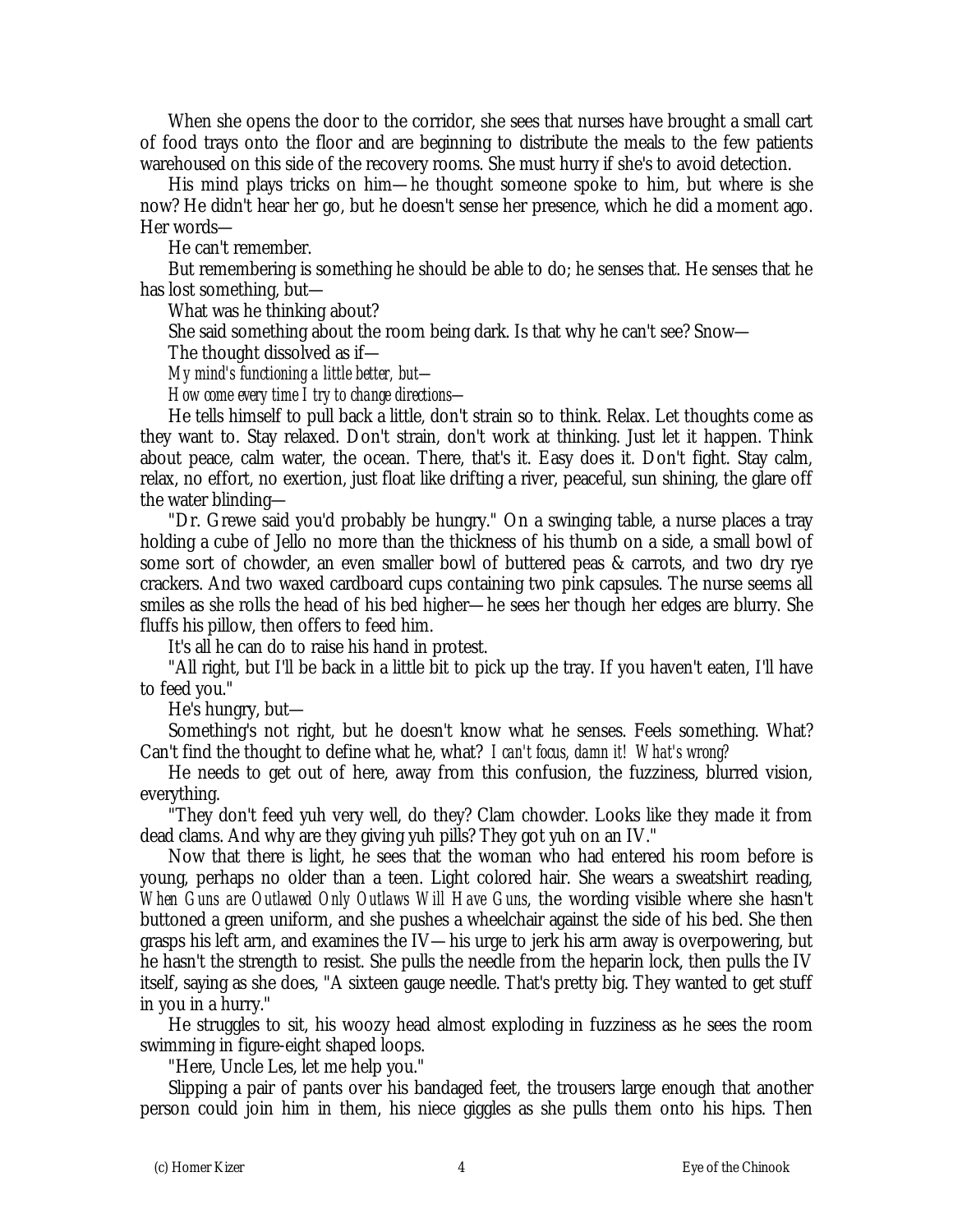wrapping an equally oversized suit jacket around his stooped shoulders, she supports most of his weight as she pulls him into the wheelchair. She tries to straighten his hair with her fingers, but laughs as she says, "It looks like each hair marches to a different drummer."

Then her countenance changing suddenly, her face now as grim as those of the on-duty nurses, her uniform buttoned, she wheels him into the hallway and past an assortment of preoccupied aides and technicians, past the food cart, past an intersecting corridor and on to where two elevators wait to betray them. The door to one of the elevators has a clipboard preventing it from closing completely. His niece slips her fingers into the gap, strains, and the door opens. She has him into the elevator and on his way down before he can wonder why they haven't been noticed.

But that question of why they weren't noticed does occur to him as he seems to fall as if he jumped from a bridge. Has he jumped from a bridge? Why would his mind make that comparison if he hasn't. He suspects he has, and he's thinking about jumping when the elevator door opens.

A dozen or more school children wait in front of the elevator; none of the children are more then ten or eleven. And surrounding his wheelchair, some of them helping to push, they chatter and laugh as the whole entourage pushes past Admissions and out the entrance by the bus stop. No one challenges them, questions them, even seems to notice him although several nurses smile at the kids.

Once outside, cold pierces the suit jacket and baggy trousers, and he shivers as his niece pushes him across the parking lot, the kids staying right with them. When his niece stops in front of a fourwheeldrive Chevy pickup, she says, "Okay everybody, listen up. Your Uncle Les can't come to Jenny's birthday party, so say Goodbye to him now. Mom will take you all to Chucky Cheese just like I promised."

The children, almost as one, slap some part of him or the wheelchair as they mumble goodbye, then race toward a van two cars away. All of them fit, somehow, into the van.

His niece, stronger than she looks, lifts him onto the pickup's passenger seat, then locks and closes the door. She collapses the chair and swings it into the bed of the truck.

"Let's get yuh something to eat, real food, not dead clams only fit for gulls and ravens." She guns the Chevy's engine, its V-8 roaring to life, transferring torque to rear tires that spin. The pickup's frontend rocks and its rearend fishtails as his niece pulls from the parking lot and onto Providence Drive. "McDonald's be all right, or yuh wanta go somewhere else?"

Although the street is sanded, its surface remains slick— and the Chevy nearly swaps ends as she romps on the gas. But she is young; her reflexes are quick. She steers out of the slide, then turns down this street, then that street. He doesn't know where he was, nor where she's going, nor even who she is. But he's glad to be away from the darkness, glad to see the even the dim sun, glad his mind works a little better. Maybe seeing sunlight is all he needed.

His niece crosses a four-lane highway, turns twice more, then pulls into a McDonald's parking lot where she stops, but leaves the engine running and the heater on. She hurries inside. In moments, she returns, toting a matched pair of white sacks.

From one sack she withdraws two plastic boxes, each containing a *Quarter Pounder*. She passes him one box, which he manages to pry open with his bandaged hands. But his fingers are too tender to stand touching anything so all he can do is look into the box where a pale gray patty of ground meat lies wedged between two halves of a lifeless bun, complete with sesame seeds. He stares at the hamburger. Unable to lift it from its bed in the box, all he can do is stare at it, his mind somehow able to comprehend that he stares helpless.

Eating a *Quarter Pounder* identical to his and speaking while chewing, his niece asks, "What's a matter, Uncle Les? Want something else?"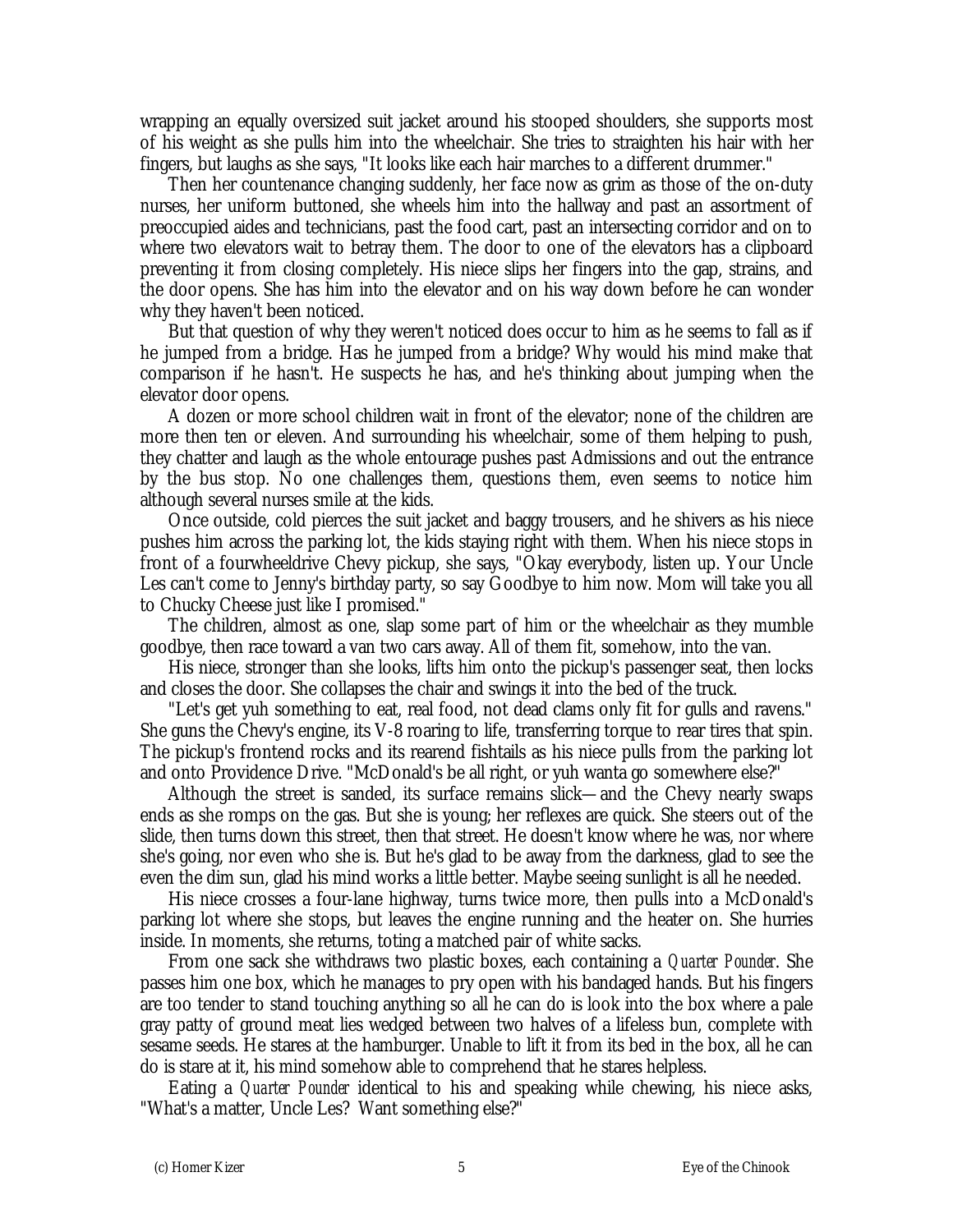"This is fine— " "Need some help?" "My hands, they're useless." "Want me to feed yuh?" "As you would a child?"

"Don't be putting yurself down, Uncle Les. What yuh did was truly amazing, crossing those mountains in a week with neither snowshoes, nor supplies. Yuh ought to be proud of yurself— and yuh're damn lucky to be alive. Damn lucky."

"Lucky? I don't know who you are. I have a daughter I don't remember, and now you, a niece— "

"Mom said they'd mess with your mind if we left yuh in there. They got Mr. Blossom yesterday. Traffic accident, but it wasn't no accident. That's why we had to take the chance and get yuh out." She places his hamburger in his left hand. "Mr. Johnson last Friday, then Uncle Hugh Saturday, then Mr. Blossom yesterday. Dad thinks they got papers off yuh and are using them to take us out. Did they?"

"Papers?" He knows that something horrible happened, something for which he is responsible. But he remembers nothing about any papers. "I don't know… ," his voice trails away.

"Well, this morning Jabe talked to the Outside shrink they brought up." She pauses, looks at him while a raven watches them from the top of the dumpster. Finally, she asks, "Do yuh understand any of what I'm telling yuh?"

 All he can do is slowly shake his head as he stares at the hamburger in his hand, his arm not strong enough to lift it to his mouth.

"Then you really don't remember me?"

She must be referring to the thin man when she said *shrink*— it takes him a while before he connects *shrink* and psychiatrist. So there is something wrong with his mind. The feeling that his confusion isn't right has been correct.

The sunshine has burned, as it does fog, much of his confusion away. *So who am I? what have I done?*

"Let me help you with that. You just bite. I'll hold it." Zoe lifts the hamburger to his mouth, then waits while he struggles to pinch off a mouthful. "Dad said I was to take yuh to Fairbanks, but as yuh know, there's only two roads North so it'd be easy for the troopers to stop us. Are yuh up to a flight? There's icing conditions low so we're gonna have to stay above seven thousand feet. I don't think that's so high it'll affect whatever drugs they gave yuh, but it might."

In his mouth, the warmth of the sandwich feels comforting despite him not being able to taste the meat or bread. For a moment, he revels in that warmth. Then he feels the constriction of his throat that resists him swallowing the warmth. All he can do is roll the moistened lump around his tongue, that lump having now cooled into a thick, lukewarm paste he wants to spew out but can't. What's he to do? He can't swallow, can't spit it out. All he can do is keep chewing the lump, hoping that it will dissolve, praying that it passes directly into his bloodstream without going through his stomach, thereby bypassing natural processes, becoming energy without its proteins being broken into sugars and oxidized within cells— and he wonders where that thought came from. How much does he know that he can't presently remember?

Is there any way to know what can't be remembered? Where is his history recorded? Who he is? Where did he came from? What is this thing he has done which has caused the death of so many? And how many died because of him? Who really knows who he is? Yes,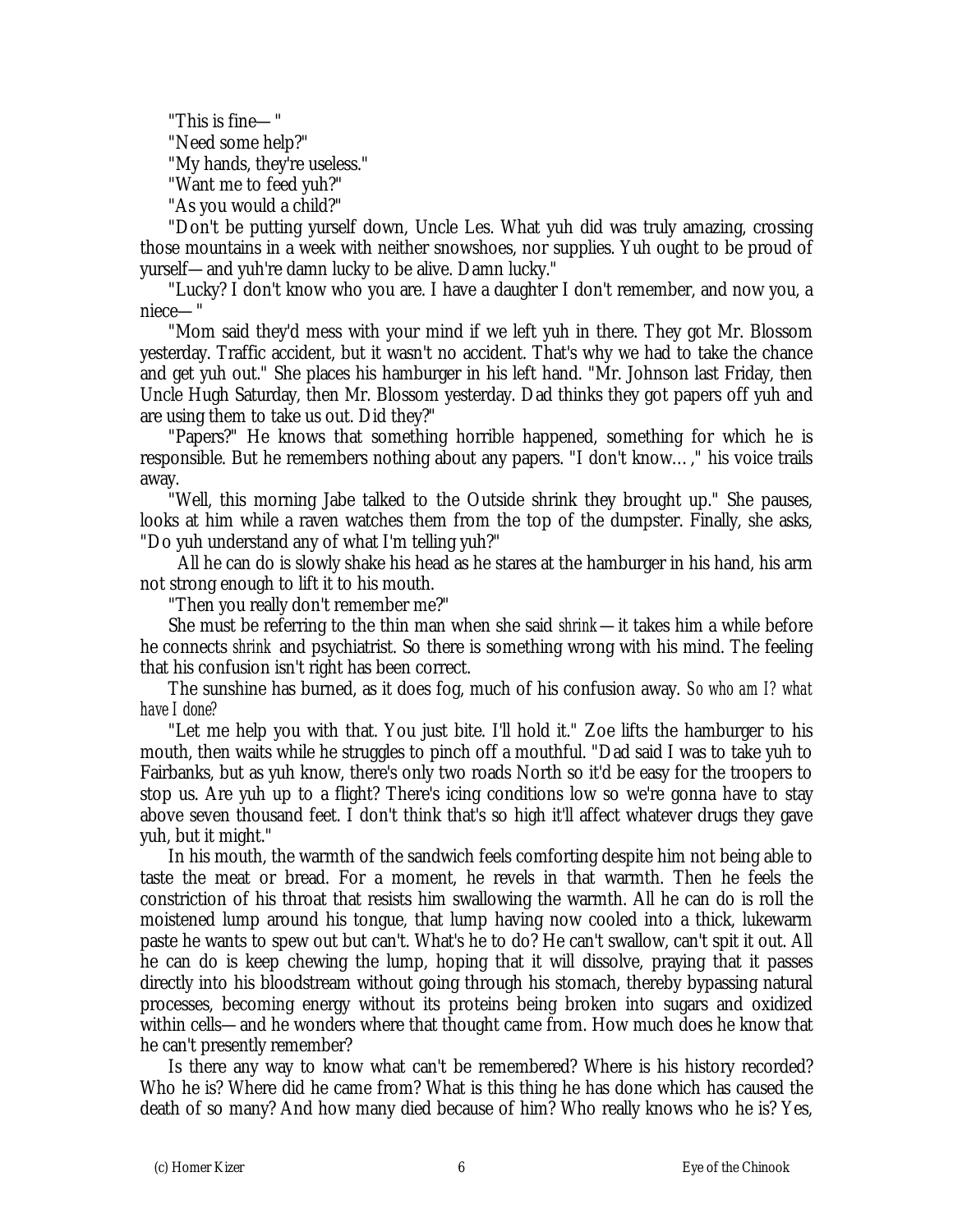he accepts that he is Les Jones, a commercial fisherman; that he has a daughter, and now a niece. But he knows himself as he would know the popcorn vendor at a movie theater. Everyone's attention is on the movie, and he, before entering the theater, forgot to look at the marquee to see what is playing. He neither knows the person behind the concessions counter, nor what he will see when he takes his seat. He feels like he's standing in the lobby of his life, able only to follow the crowd along a darkened aisle where nothing seems familiar or makes sense, where he bumps seats and into feet and against the person in front of him.

Yet he knows that time is a fluid, and history is an object revealed through stories

"Uncle Les, I'll be your memory if yuh want." Her voice is soft and grave. "Everything will come back to yuh— and to make sure it will, let me lay hands on yuh."

He doesn't move when she touches his forehead with the fingers of her right hand, the lump of bread and meat in his mouth now mostly dissolved and swallowed as excess salvia. And he listens as she prays in the name of Jesus to a holy Father for a divine healing, for a restoration of all of his mental faculties, for success in restoring the liberty promised by the Constitution. Her prayer stirs something inside him, provokes his spirit, thereby causing him to remember more than he does.

"I have faith, Uncle Les, that yuh'll be healed. After all, whatever we ask in His name it'll be done. I've asked. Now all we have to do is wait for it to happen."

"What if it doesn't?"

"Then you didn't ask in faith."

He wants to object, but not as much as he wants his memories. They are his. He's entitled to them, or at least he should be. And if he loses them, do the events they represent cease to exist? Can he not have gone to school because he doesn't remember where he went. Can he undo the deaths of his crew because he doesn't remember what happened? If he doesn't remember what happened, who does? If no one else survived. Then how can anyone know what happened?

For the sake of his sanity, he needs for someone to remember what happen, for someone to remember who he is— and he wants to scream, *PLEASE HELP ME!* But who will hear?

Nausea suddenly sweeps through his mind, scattering his thoughts, then whisking them away as if they were sand to be scattered on the slick pavement, giving traction to slick tires, all manufactured far from here, all products of heat and pressure and tar pools that turned living dinosaurs into museum exhibits assembled incorrectly— how can he know if his memories will be correctly assembled and will not be the fabrication of someone else's imagination?

The connections within his mind seem overheated, seem as if too-low voltage has been required to do too much work.

Realizing that in this period of time since he has been away from the hospital he has regained some ability to think and to retain thoughts even if he can't remember the past, he feels stronger, feels like some healing has occurred, and he hears himself echoing the prayer of his niece. Either the hamburger or her laying on of hands has helped his mind clear itself, recycling what it is to be alive.

"What do yuh think about flying? Think yuh'll be okay?"

"We'll know soon enough, huh?" The words come from his mouth effortlessly. He neither thinks about them, nor rehearses them. But when he wants to take another bite of the hamburger, he finds that he still hasn't the strength to fully lift the sandwich to his mouth. He has to bend his head down to take that second bite.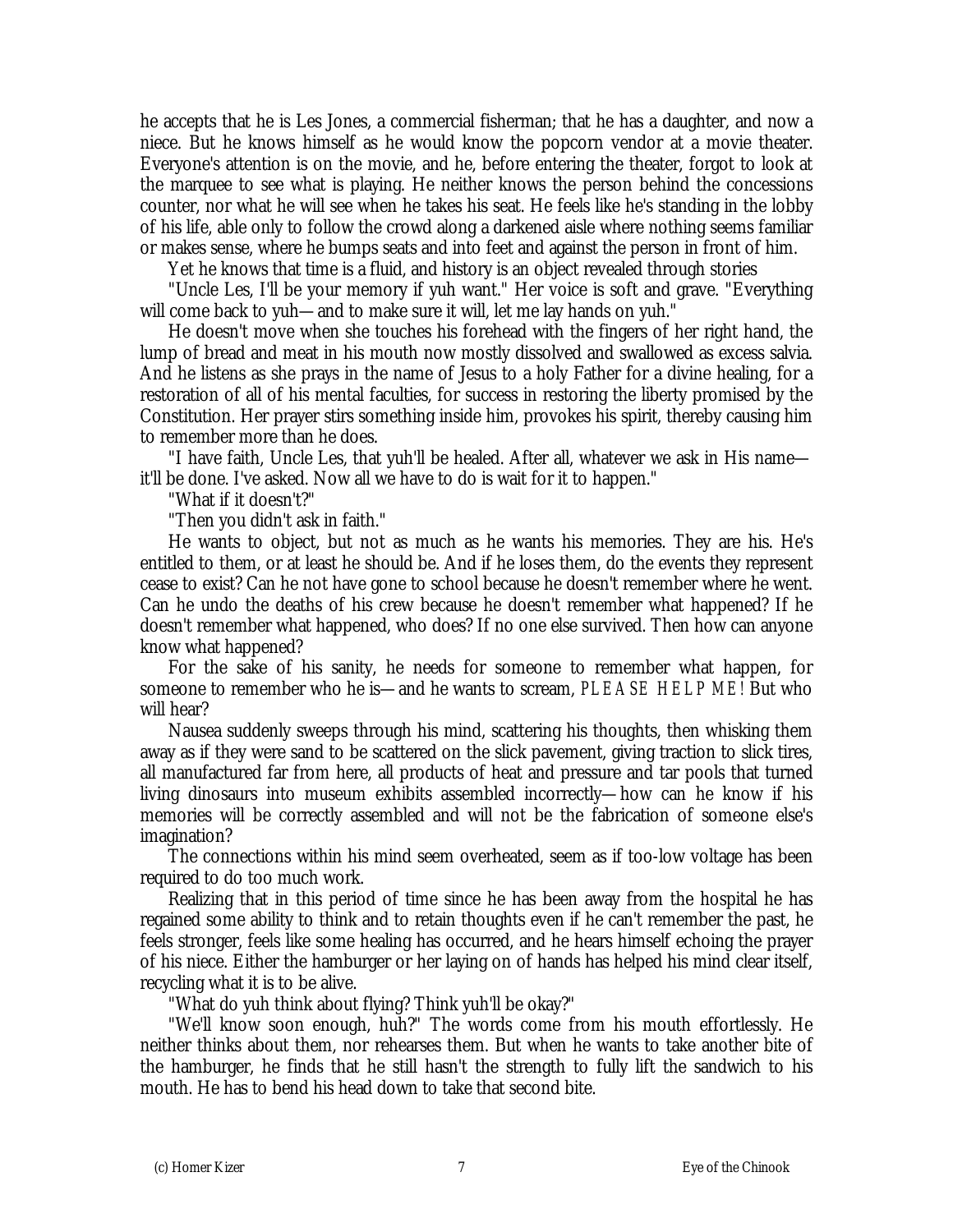Zoe, shoving the last of her hamburger into her mouth, checks the pickup's mirrors, then backs out of the parking space. Pulling into thin traffic, she hurries North, turns left, then right, then right again as minutes become distance, the city changing as it seems to open into a plain where fields have been replaced by car dealerships to his left and an airstrip on his right. She turns her Chevy right, wanders between planes, then stops alongside a blue & white, taildragger Cessna. "Welcome to Merrill Field. Your flight today will be bumpy, cold and generally uncomfortable, and we do not serve peanuts."

"Are you also the pilot?"

"No. This is as far as I go. Dad will fly yuh north. I think he wants to show yuh that uranium blossom they found— keep yuh outta sight for awhile up where the blossom is."

"I thought you were to be my memory?"

"Ahh, you're healed enough. I know yuh'll be fine, I have faith." She pauses, then adds, "Yuh still need that wheelchair, don't yuh?"

"I don't think my feet are ready for much walking."

"Try 'em and see."

He doesn't want to try walking, doesn't want to know for certain that he can't. He has smelled his feet: they stunk like dead meat. He's a little surprised that they weren't amputated. So for them to suddenly be useable, well, he doesn't believe they are. But to humor her, he waits until she opens his sidedoor, then carefully, he slides his right foot around the seat-corner, and tries putting a little weight on the foot—

His foot feels fine.

So does his left foot.

He stands on his own, takes a step, then a second step. While he has some pain in his ankles and considerable stiffness, he can walk, and that surprises him.

"See, you've been healed. Praise God. And here comes Dad now." She points to an older Ford pickup that parks alongside several other pickups; it appears indistinguishable from the other trucks, each apparently belonging to someone out flying. "I'm gonna leave yuh with him. The Feds are keeping him under surveillance so he won't come over till after I leave. Yuh're gonna be on yur own for a minute or two."

As he stands there in the baggy trousers and oversize sports jacket, he feels free although the word doesn't come immediately to mind. Rather, he feels like he has begun breathing on his own for the first time; feels like he's floating, like his feet don't quite reach the ground, like he's weightless; feels like he could fly if he stretched out his arms. And he fears spreading his arms and opening his hands in case he can really lift himself into the heavens.

He notices a raven, its wings set, slowly circle ever lower over the line of parked pickups. For some reason, he feels as if he, too, is a raven.

The airstrip is busy. One small plane comes or goes nearly every minute. Most are Cessnas or Pipers. Taildraggers and tricycle gear. Many with balloon tires. A few with wheelskis. As he watches the traffic, a thought— maybe a memory that he can't quite formulate— worms through his recording of sight and sound; it devours his feeling of being able to fly. The thought wiggles in his subconscious as a hookworm might before festering to the surface where it will take wing, breed and begin another cycle of life within life. Only his thought lacks the strength needed to burst out. His conscious mind picks at it, but the thought remains buried deep under stratified layers of unrecalled memories, each layer dead as fossilized sediment of a lake bed.

"My daughter tells me she laid hands on you— as you know, she has the gift of healing. But maybe you don't yet remember that." The words are stiff as if their speaker is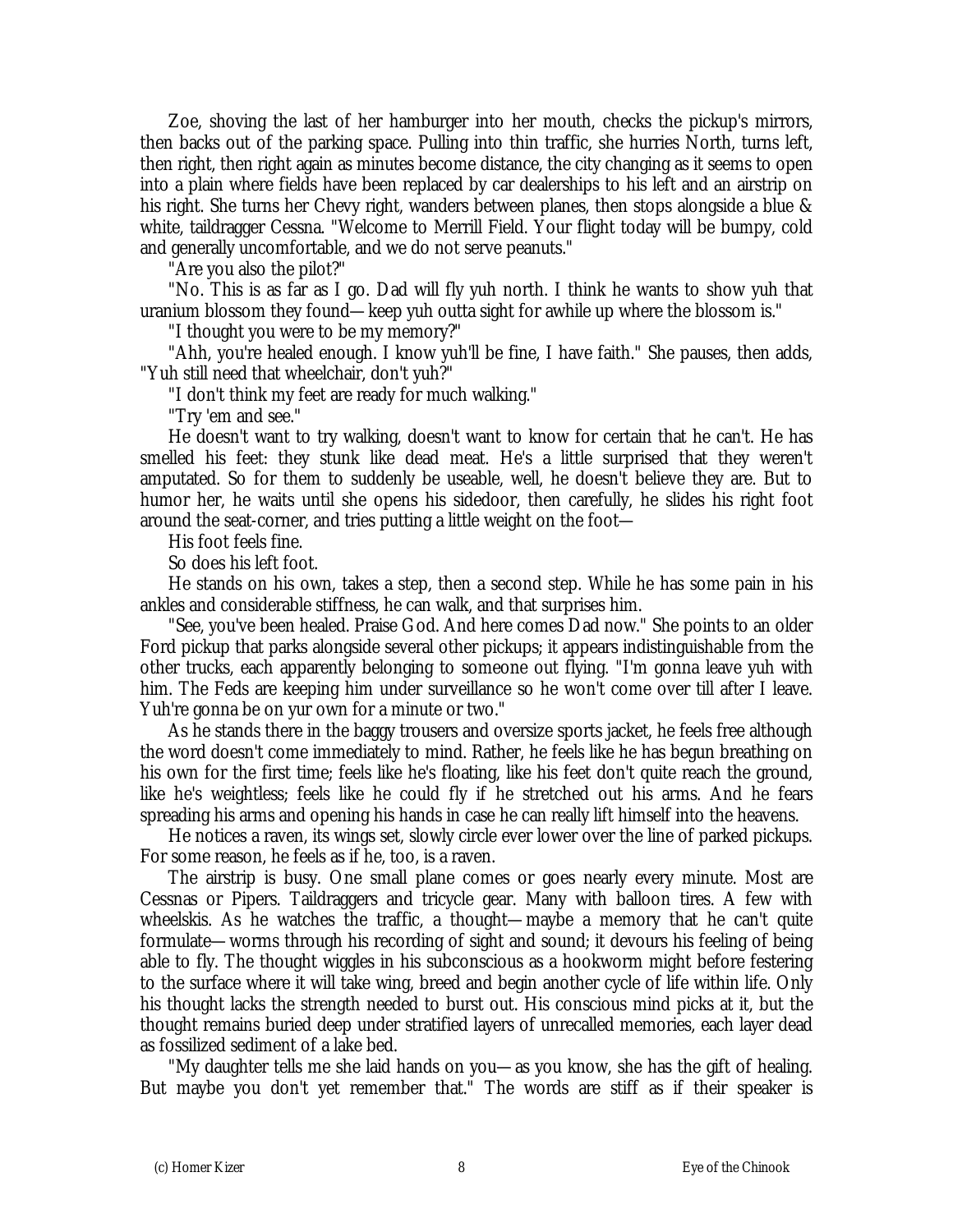uncomfortable uttering them; they are as wooden as lines delivered on the first day of rehearsals for a high school play.

"I don't."

"Then I don't imagine you remember me?"

"No— "

"Lars Gunnarson. We've been friends for more than twenty years."

He hears a chill in his friend's words, a chill probably stemming from what troubles him: how does a person relate to a mind that doesn't function as it should? How does a person not fear the loss of self, the loss of identity; not grieve for someone now dead? It is as if he has ceased to exist.

"I don't know what's wrong with my memory. All I know is that it seems like I was born all over again, arriving full grown, but without a past, without knowing who I am or what I have done. I seem to know certain things." Indicating the plane with his right arm, he says, "Like that's a Cessna, with probably a hundred horse Continental engine in it— "

"Actually, that engine has been changed. You helped me change it. It has a one-forty in it now."

"That's what I'm trying to say— I don't remember the plane or working on it. But I seem to know something about it." He notices that the raven has landed in the roadway and won't move for a white sedan that's trying to drive closer. Without knowing why, he knows the sedan is the surveillance that his niece mentioned. "Until your daughter got me out of the hospital, I couldn't string two thoughts together without losing the first one. And I think it's time to go." He nods in the direction of the sedan.

Lars glances over his shoulder: "It is. Get in right now. They don't need a good look at you. Besides, you must be cold dressed the way you."

His feet work, but not like they should. He hobbles to the side of the Cessna, grasps the door latch, and with discomfort, he climbs aboard. Without thinking about why or how, he buckles his seatbelt, glances at the white sedan, then looks straight ahead at the mountains that glow like hot gold.

As Lars settles into his seat, he says, "We have a lot more problems than your memory. And they tell me in cases of amnesia that the best thing is not to fret too much over what you don't remember. Those memories will come back to you someday." Lars starts the engine. "At least your instincts still work even if your memory doesn't."

As the Cessna taxies onto the strip, he wonders what those problems are that his friend mentioned: do they have anything to with what he has done, with the deaths for which he is responsible? And he notices that his friend doesn't contact the tower before taking off their flight is unauthorized, a detail he should find troubling but doesn't.

He doesn't know why he should find an unauthorized takeoff troubling. Something within his subconscious argues right and wrong, those values inscribed by the chemical stew that simmers in the bony cauldrons of a culture, this culture, based on law and decency, itself defined by those values, thereby creating a wheel within a wheel that like a gyrocompass keeps this culture on course. How does he know what a gyrocompass is? and how does he know how to build one? and why are these thoughts pushing against the glow of the mountains, that image also being recorded somewhere in his mind.

He doesn't know if he has forgotten how loud the engine noise is in a Cessna 180, or if he ever knew. Either way, once airborn he has to yell if he wants to be heard over it, and he really doesn't have the strength to even raise his voice as he watches the sun wrestle with the far horizon. Just hearing his thoughts seems to be enough for now. Yes, he's grateful he can hear them, can remember them, manipulate them, adding one to another until a structure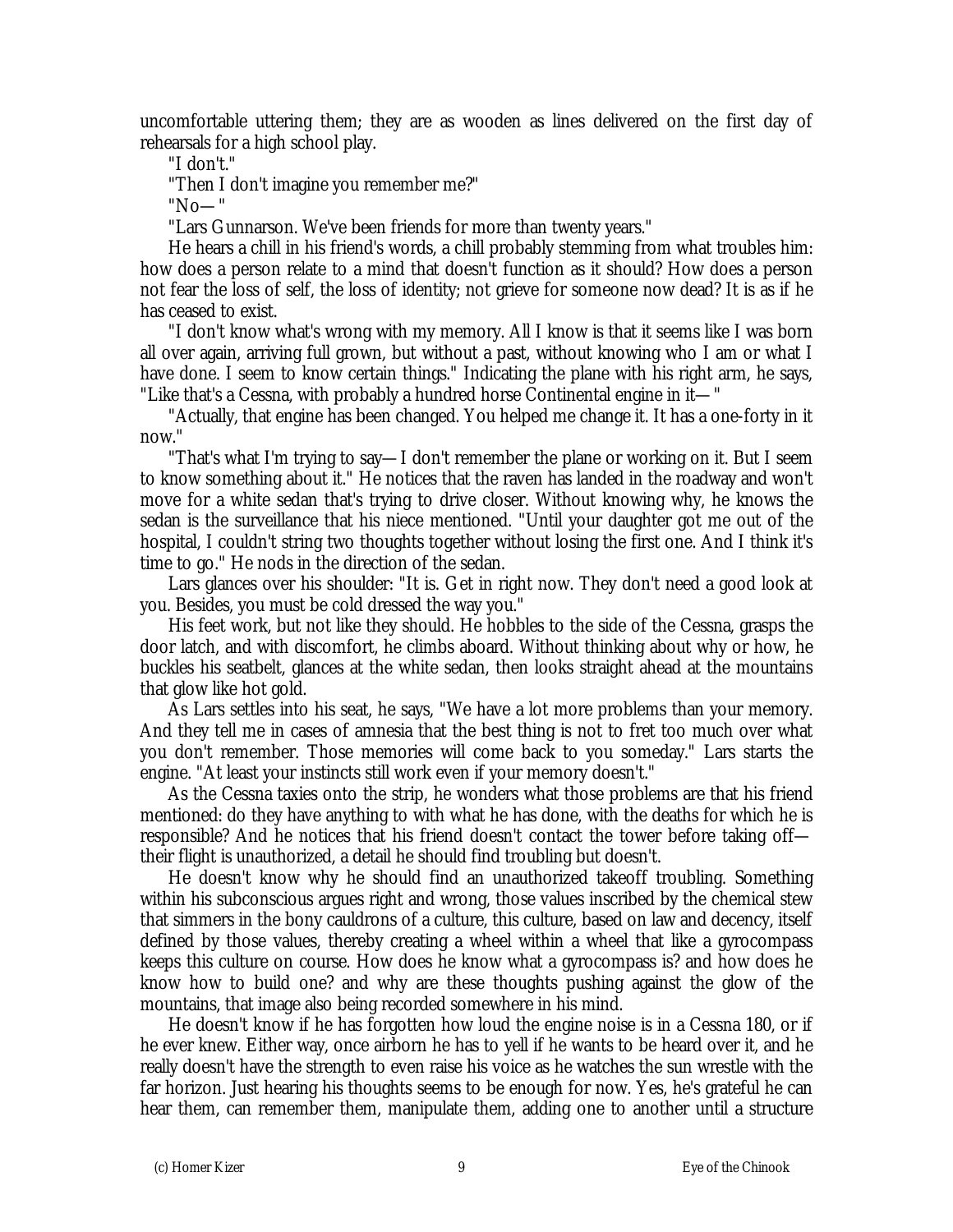like the framework of a building is constructed within his mind, a framework on which he hammers siding and shingles, hangs doors, a ceiling, even adding a ceiling fan that whirls his thoughts, bringing in fresh air complete with pollen and dust particles.

Stands of birches and spruce pass beneath his feet as the Cessna climbs. Mud flats, a gray river, more mud flats— they pass above the folding and unfolding wings of a white swan as shadows drain away color, leaving the land lonely and lost in the spreading darkness, the feathers of which settle like those of a ground-roosting bird in the swales and hollows behind the far hills.

He seems to be seeing this land for the first time: it's a good land of lakes and rivers, plains and hills, mountains in the distance, needing only the light that comes with farms and fields, crossroads and cattle. But he sees no lights other than a blinking beacon on a distant knob. Darkness has welded together hunger and happiness. To tell where one starts and the other ends is impossible until the sun rises tomorrow, making then the day of separation. For now, birch and spruce, baneberries and cranberries grow together, will be harvested together, used together to build houses in which the red mingled jelly is served on toasted white bread and wheat, the darkness concealing the deaths of everyone.

His mind seems to be working, but how can he judge whether it works as it should? What gauge can he use to measure himself now that he has lost his memories? What gauge would he have used before? How can anyone know if his or her mind computes properly? Is it enough to know how to eat a hamburger? Should he be satisfied with what he has? Can he ever again be satisfied with how his mind performs, or will he always seek to recover what he might not have had? And he suspects his questioning of his mind indicates that he has lost a considerable amount of its potential.

Darkness probes his mind, causing his thoughts to float as his eyelids become too heavy for him to keep open. He sees two bushes growing together— blueberry bushes. A bear nuzzles one bush, its tongue wrapping itself around one berry at a time, stripping the berry from its stem, devouring it, then going on to the next one, and next one. But the other bush remains unpicked even though its berries are plump and glisten with dew. He starts to reach for a ripe berry on that second bush, but the bear growls at him so he backs away. All he can do is watch. And he is still watching as the plane descends through the darkness… the moon has risen, and by its colorless light, the Cessna lands on a snow-covered strip.

"We're here. As soon as we get the plane outta sight, we can see how much you remember."

He doesn't know where *here* is so he twists his head to see the sky. The constellations appear all wrong—

But why do they appear wrong? And why did he know to look at the stars to determine where he is? Apparently there are aspects of himself that he can only discover by observing what he does. Evidently he's had some training in astronomy, that he isn't from wherever they now are, that he has flown before. What else? That he has been at least partially healed by a prayer, his initial response to that prayer a skepticism suggesting he doesn't pray regularly and perhaps that he doesn't believe in a deity, a position he might have to reevaluate although just being away from the hospital might have something to do with his getting better, a thought that implies a latent distrust of medical professionals, which in turn indicates that he has had one or more negative experiences— and all of this evaluation of his thoughts isn't what he would have expected of himself this morning when he couldn't recall the beginning of the sentence he was mentally concluding. His recovery, even to him, seems miraculous. *The product of a prayer of faith? I don't know.*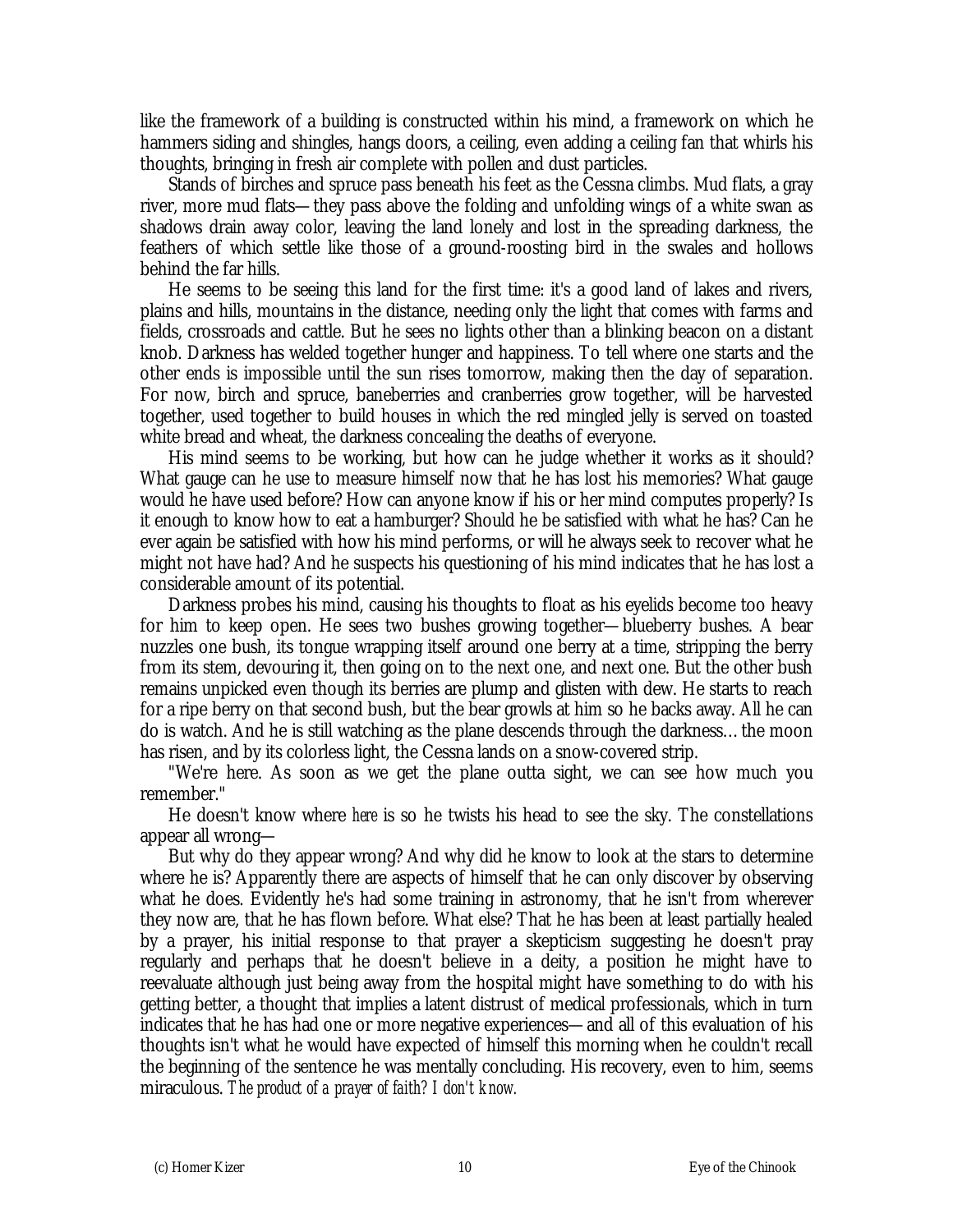Two men in a track vehicle hurry towards the Cessna. One fellow gets off the open rig that looks like a miniature crawler tractor, homebuilt, its sides plank boards, its drive wheels car tires running inside a loop of rubber belting with lengths of angle iron for grousers. The fellow hooks a tow bar to the underside of the plane's fuselage just behind the engine, then standing on the Cessna's axle, he motions for the other fellow to start forward.

The moonlight is bright enough for him to see that where they have landed in a placer mining site— *I know the word "placer" so I must also know something about mining. I know a little about stars and a little about mining. Now I'm getting somewhere.*

Realizing this world he has reentered is more familiar to him than he initially feared boasters his confidence. That has been his greatest worry, that he would know nothing. But his amnesia appears selective: he seems to know everything except who he is and how he got here.

A faintly lighted opening, like the mouth of a bass, swallows both tow-rig and plane: they enter a timber-framed hanger hidden beneath the pile of gravel tail screenings. And as soon as they are inside, the siding doors shut, and the interior of the hanger is flooded with harsh white light as banks of bulbs are turned on. Four more men surround the Cessna. One opens his door. "Mr. Jones, let me help you down. That was some feat, crossing the Alaska Peninsula."

He lets the helping hands assist him out of the plane. Once he stands on the concrete floor, he stretches his back, arching backwards, his shoulders pulled back, his arms straight behind him.

"It looks like," the fellow assisting him says, "you lost weight. A full twenty pounds or a bit more."

From in front of the plane, a man says to the fellow assisting him, "You'd lose weight too if you were eating raven." Then to him, the man asks, "How many did you kill? just the one they found you with?"

He doesn't recall anything about a raven: "I don't know. Did I kill a raven?"

"Yeah, yuh did. You had two wings and a gnawed neck inside the front of your survival suit when the kid found yuh." After a pause, the man adds, "You really messed with the kid's head. First he thought he found Santa Claus, then he couldn't decide if Raven was Santa Claus or if Santa had killed Raven— and yuh didn't bring him any presents— so he doesn't know what to believe now. Last I heard, his dad was having to reschedule Christmas."

From the other side of the Cessna, a third fellow hollers, "You'll have to change your CB handle. From now on, you're Raven. That ought to torque the spearchuckers— "

"That's enough." Lars holds up his right hand. "I don't want to hear that term again. We need Native support. And right now, their political leaders think the Federal government is more receptive to their needs than we are."

"Why should we give them a bunch of special privileges?" asks the man inspecting the prop.

"Because their ancestors were here fleeing cannibals when yours were sacking Rome," says Lars.

"I don't think the Pope's gonna do me any favors just 'cause somebody way back there stuck a spear in a castrated priest."

Les can't resist: "You say your ancestors were also spearchuckers?"

"Oh, comeon. Jim didn't mean nothing by that, you know us. Hell, Mary would use me for martin bait if she thought we was here making fun of her grandmother."

*Problem is that I don't know you or Jim.*